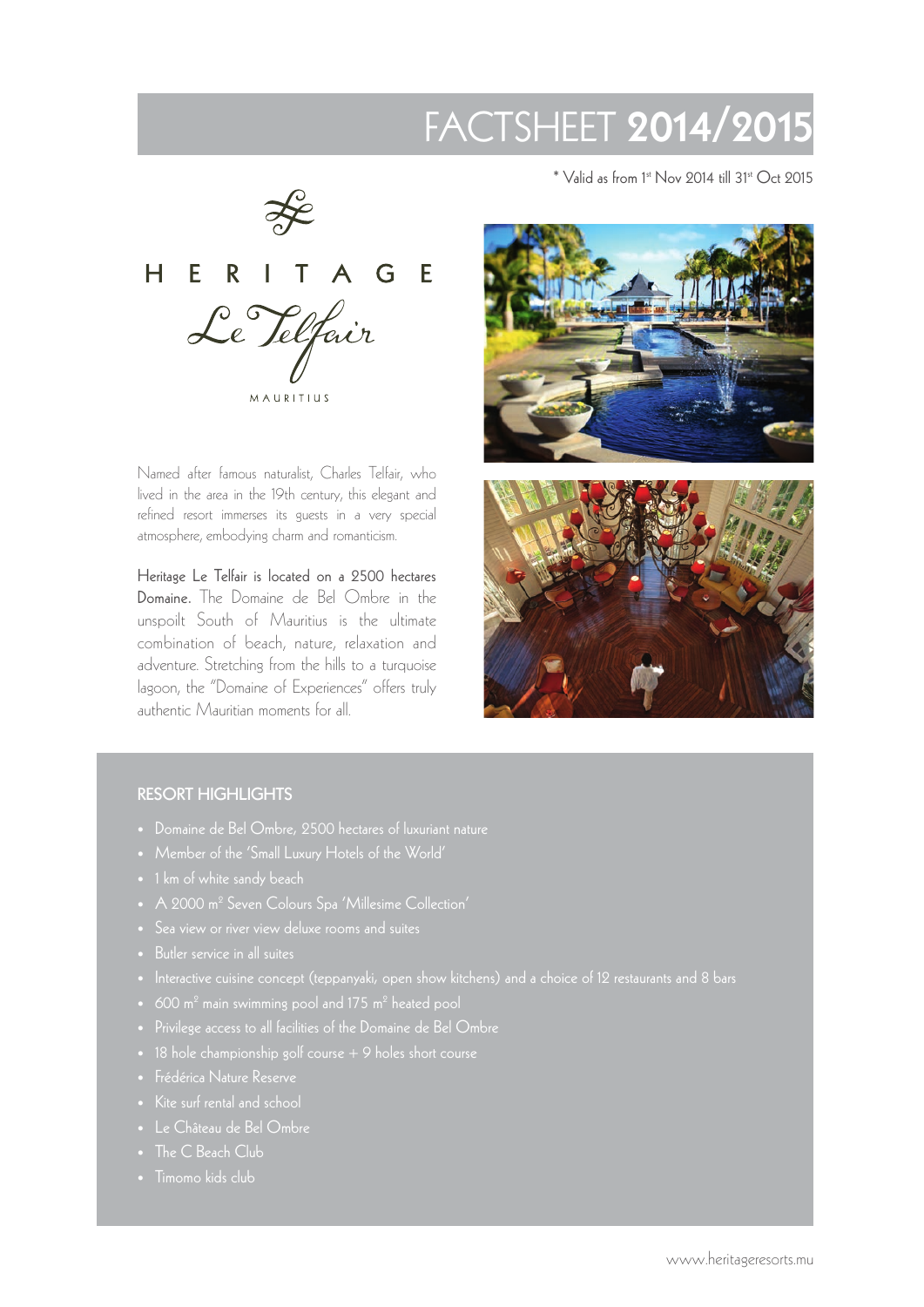# ACCOMMODATION

- Discrete village design with 20 separate villas of 6 or 8 rooms
- 158 spacious rooms with beautiful sea or river views
- Room decor inspired by the French colonial period



| Category                     | No.            | Description                                                                                                                                                                                                                                                                                                 | Accommodation                                                                                                                                                                                                       |
|------------------------------|----------------|-------------------------------------------------------------------------------------------------------------------------------------------------------------------------------------------------------------------------------------------------------------------------------------------------------------|---------------------------------------------------------------------------------------------------------------------------------------------------------------------------------------------------------------------|
| Deluxe                       | 50             | 54-62 m <sup>2</sup><br>Terrace                                                                                                                                                                                                                                                                             |                                                                                                                                                                                                                     |
| Deluxe<br>$'$ Ocean view $'$ | 62             | 32 inter-leading rooms<br>Deluxe / Deluxe inter-leading always on the Ground floor<br>Deluxe Ocean View / Deluxe Ocean View inter-leading                                                                                                                                                                   | Occupancy: 2 adults and (2 children < 12 years old or 1<br>teenager) or 3 adults.                                                                                                                                   |
| Deluxe<br>'Beach Front'      | 16             | always on the Ground floor<br>No Deluxe Beach Front is interleading or side by side.                                                                                                                                                                                                                        | Kids or Teens in own room: minimum 2 and maximum 3.<br>Configuration: 1 King size bed or twin beds + 1 sofa bed.                                                                                                    |
|                              |                | Deluxe Beach Front rooms are not all ground floor located but<br>offer panoramic and uninterrupted beach view.                                                                                                                                                                                              |                                                                                                                                                                                                                     |
| Junior Suite                 | $\overline{4}$ | $81 \text{ m}^2$<br>Terrace<br>Outside showers (only on the ground floor)<br>Butler service                                                                                                                                                                                                                 | Occupancy: 2 adults and 1 infant                                                                                                                                                                                    |
| Junior Suite<br>'Seaview'    | 16             | Both types of Junior Suite (Junior Suite and Junior Seaview)<br>inter-leads with Deluxe or Deluxe Ocean View or Deluxe<br>Beach front. both upper floor and ground floor rooms possible.<br>No Junior Suite or Junior Suite Seaview is interleading or side<br>by side.<br>No Twin beds available in Suites | Configuration: 1 King size bed + 1 baby cot<br>Kids or teens in own room: minimum/maximum 9                                                                                                                         |
| Senior Suite                 | 9              | 109 m <sup>2</sup><br>Outside showers (only on the ground floor)<br>1 teenager < 17 years old or 3 adults.<br>Butler service<br>Senior Suites do not interlead with any other room type.<br>No Twin beds available in Suites                                                                                | Occupancy: 2 adults and 2 children < 12 years old or                                                                                                                                                                |
| Senior Suite<br>'Seaview'    | 6              |                                                                                                                                                                                                                                                                                                             | Kids or Teens in own room: minimum 2 and maximum 3.<br>Configuration: 1 King size bed $+1$ extra bed or 1 baby cot.                                                                                                 |
| Ocean Suite                  | $\overline{2}$ | $104 \text{ m}^2$<br>Sea facing<br>Outside showers<br>Butler service<br>The 9 Ocean Suites inter-lead with 9 Deluxe Beach front rooms.<br>No Twin beds available in Suites.                                                                                                                                 | Occupancy: 2 adults and 1 child < 12 years old or<br>1 teenager < 17 years old or 3 adults.<br>Kids or Teens in own room: minimum 2 and maximum 3.<br>Configuration: 1 King size bed and 1 extra bed or 1 baby cot. |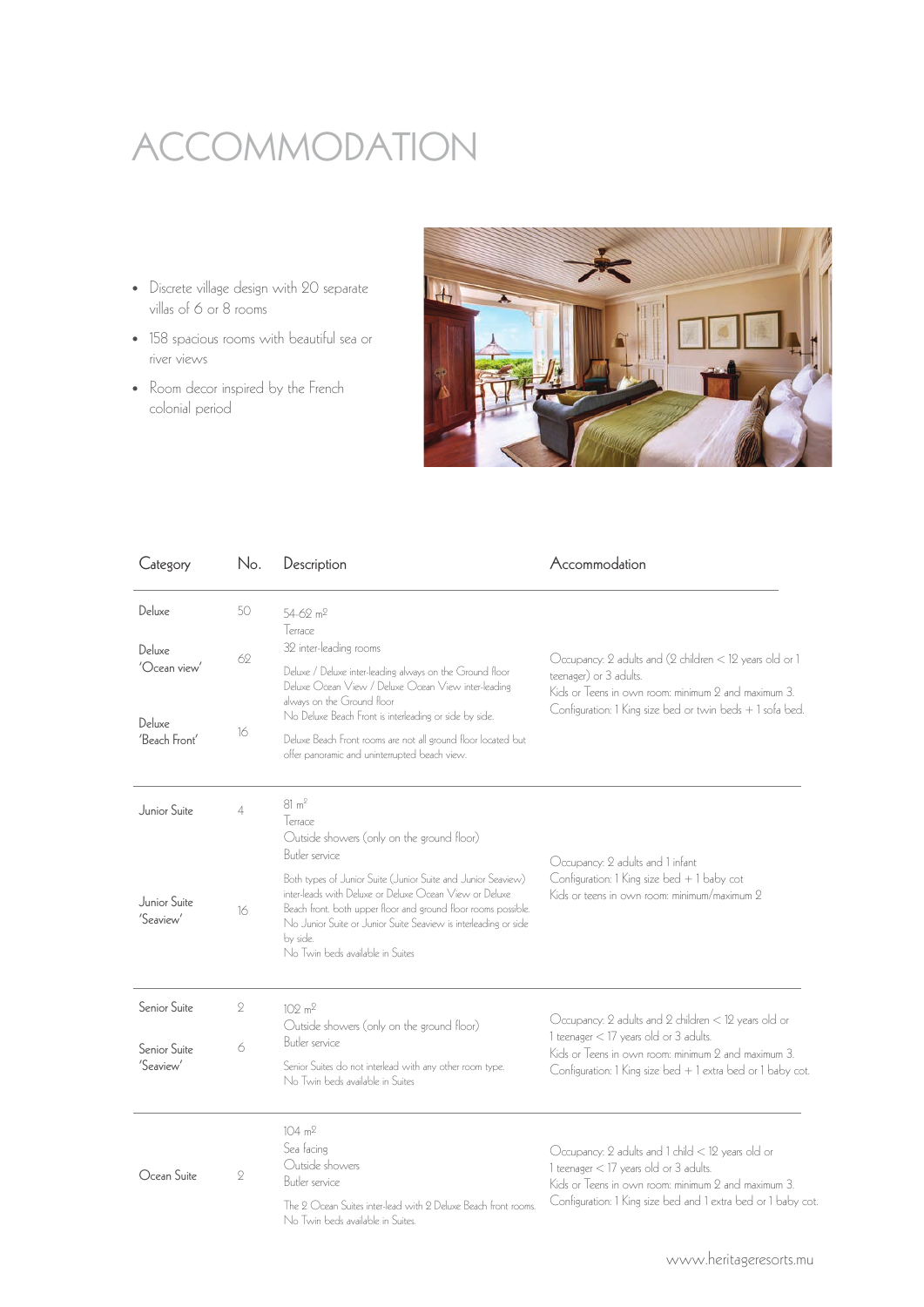# ROOMS PLANS\*

Deluxe Room



### Junior Suite



Senior Suite



Ocean Suite



# ROOMS & SUITES FACILITIES:

- 
- 
- 
- 
- 
- 
- Video on demand
- Telephones with IDD
- 
- 
- 
- -
- 
- 
- 
- 
- 
- 
- 
- 
-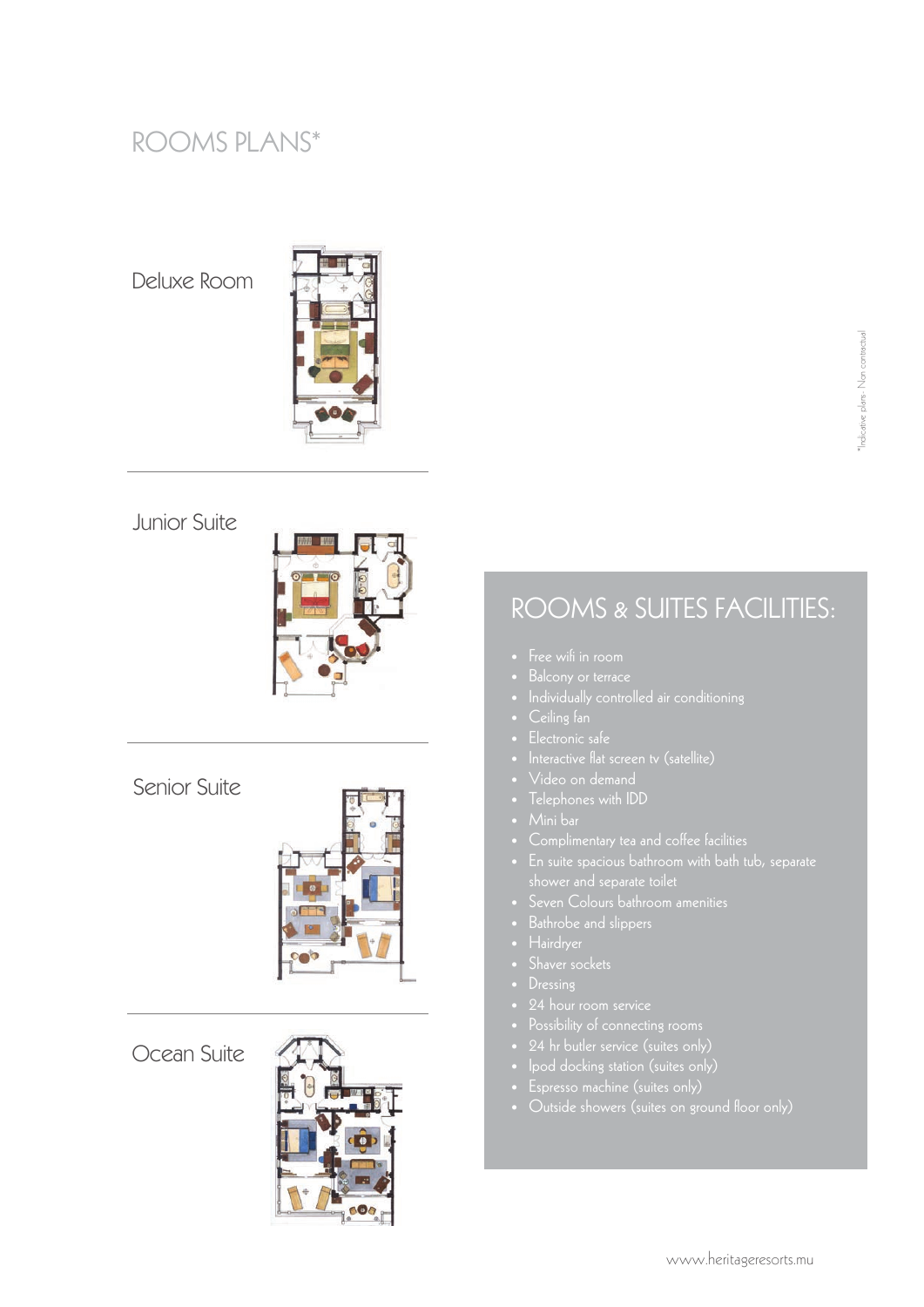# RESTAURANTS & BARS

Heritage Le Telfair Golf & Spa Resort has a wonderful selection of restaurants based on the interactive cuisine concept for a culinary discovery of flavours.

#### ANNABELLA'S

Main restaurant Cuisine : Brasserie Capacity : 180 seats Opening hours : 7am – 10am 7pm – 10pm Service : table d'hôte and 'à la carte\*', open for breakfast and dinner Kids menu available Non-smoking restaurant

The Chef's table located in Annabella's kitchen offers

Cooking classes and wine tastings are also available.\*

(\*with supplement and on reservation - minimum of guests required)

#### GIN'JA

Pan-Asian restaurant set on the beach and overlooking the lagoon. Cuisine : Pan Asian Capacity : 60 seats Teppanyaki corner: 8 pax Opening hours : dinner: 7pm – 10pm Service : 'à la carte' (opened for dinner only) - Teppanyaki corner Non-smoking restaurant



#### CAVENDISH BAR & LOUNGE

- Relaxed piano bar atmosphere
- Variety of local rhums
- Fine selection of cigars
- Snooker table

Opening hours : 10:30am - midnight Light meals service: noon - 5pm Service : 'à la carte' Non-smoking bar

#### LE PALMIER

| Pool and beach restaurant & bar                               |                                               |  |  |  |
|---------------------------------------------------------------|-----------------------------------------------|--|--|--|
|                                                               | Opening hours : Drinks service: 10:30am - 6pm |  |  |  |
|                                                               | Food service: noon - 3pm for lunch            |  |  |  |
|                                                               | Light lunch from 3pm to 4pm                   |  |  |  |
|                                                               | Pancakes menu: 4pm - 6pm                      |  |  |  |
| Service : 'à la carte' or tray service throughout the day but |                                               |  |  |  |
| closed in the evening (except for special themed evenings).   |                                               |  |  |  |
| Non-smoking restaurant                                        |                                               |  |  |  |

#### DRESS CODE

Smart casual as from 06.30 pm (trousers or elegant shorts, closed shoes and collared shirts for men)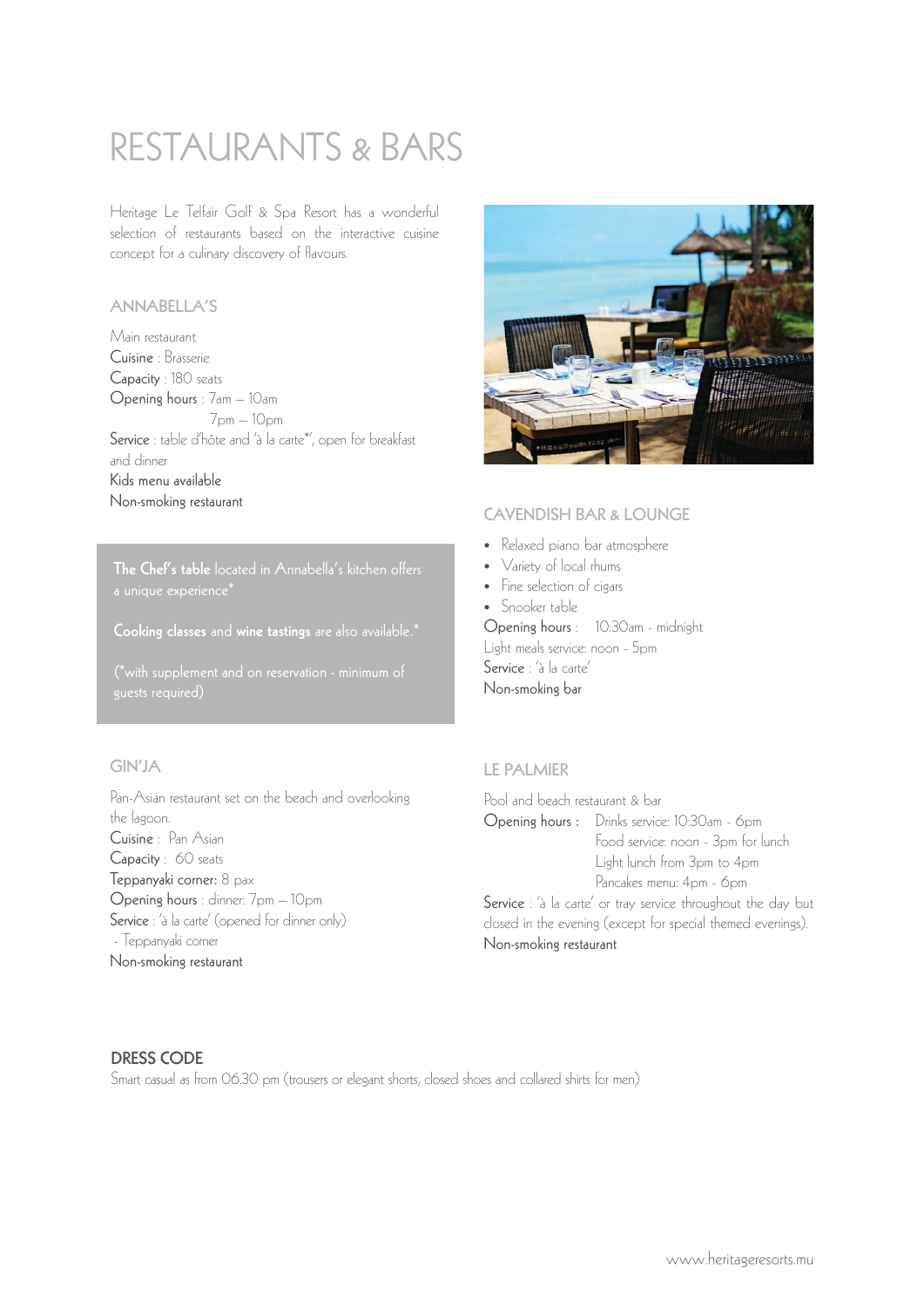#### LE CHÂTEAU DE BEL OMBRE

- 19th century colonial mansion
- Domaine de Bel Ombre products exclusively used in proposed dishes
- Can be privatised for weddings and/or events

Cuisine : refined Mauritian cuisine using local products Capacity : 70 seats (inside: 30 seats - outside: 40 seats) Opening hours :

dinner: 7pm - 10pm (open 5 days a week, closed on Mondays) Once a week: Mauritian evening

Service : 'à la carte' - on reservation

Non-smoking restaurant

#### C BEACH CLUB

The island's sea, sand and sun experience par excellence offering 2 restaurants and a bar.

#### Cyan

Cuisine: Table d'hôte and mediterranean Buffet on Saturday evenings Capacity: 72 seats Opening hours: 5 days a week from 7pm to 10pm, (closed on Sunday and Monday)

#### Coast

Cuisine: Day : all day long mediterranean Evening : Italian Capacity: 120 seats Opening hours: Lunch : 12.30pm to 3pm (7/7) Dinner : 7pm to 10pm (5/7)

#### Chill Lounge Bar

Capacity: 50 seats Opening hours: 10am to midnight Saturday from 10am to 1am

beach parties with international DJs.

#### DRESS CODE

Smart casual as from 06.30 pm (trousers or elegant shorts, closed shoes and collared shirts for men)

#### GOLF CLUB RESTAURANT & BAR

Capacity : 40 seats (on the terrace) Opening hours : bar : 7am - 7pm kitchen : 8:30am - 5:30pm Service : 'à la carte' Non-smoking restaurant

#### THE 'DINING EXPERIENCE' Domaine de Bel Ombre

#### Guests on half board basis at Heritage Le Telfair

#### Without supplement :

- 
- Balafon, Heritage Awali's main restaurant
- 
- Le Château de Bel Ombre

Full à-la-carte menu available in restaurants below at discounted prices :

- Gin'ja, Heritage Le Telfair's Pan -Asian restaurant
- 
- Coast, 'à la carte' restaurant at the C Beach Club

#### **GOURMET BLISS**

- Breakfast at the main restaurant, Annabella's
- Lunch and dinner in selected outlets within the Domaine de Bel Ombre (exclusions apply)
- Cakes and pancakes 3-5pm
- Selected local and premium brand drinks including soft drinks, juices, beer, selected wines and champagne by the glass
- Minibar including soft drinks, local beers and water replenished daily
- Picnic basket for lunch on excursions
- Use of fitness centre
- Watersports including sailing, windsurfing, kayaks, pedal boats, snorkelling and glass bottom boat trips
- Tennis courts plus equipment, table tennis, archery, bicycle hire
- Timomo Kids' Club and Teens' Club
- Unlimited green fees and free golf cart\*
- Daily entertainment

\* Terms and conditions apply, please see Gourmet Bliss conditions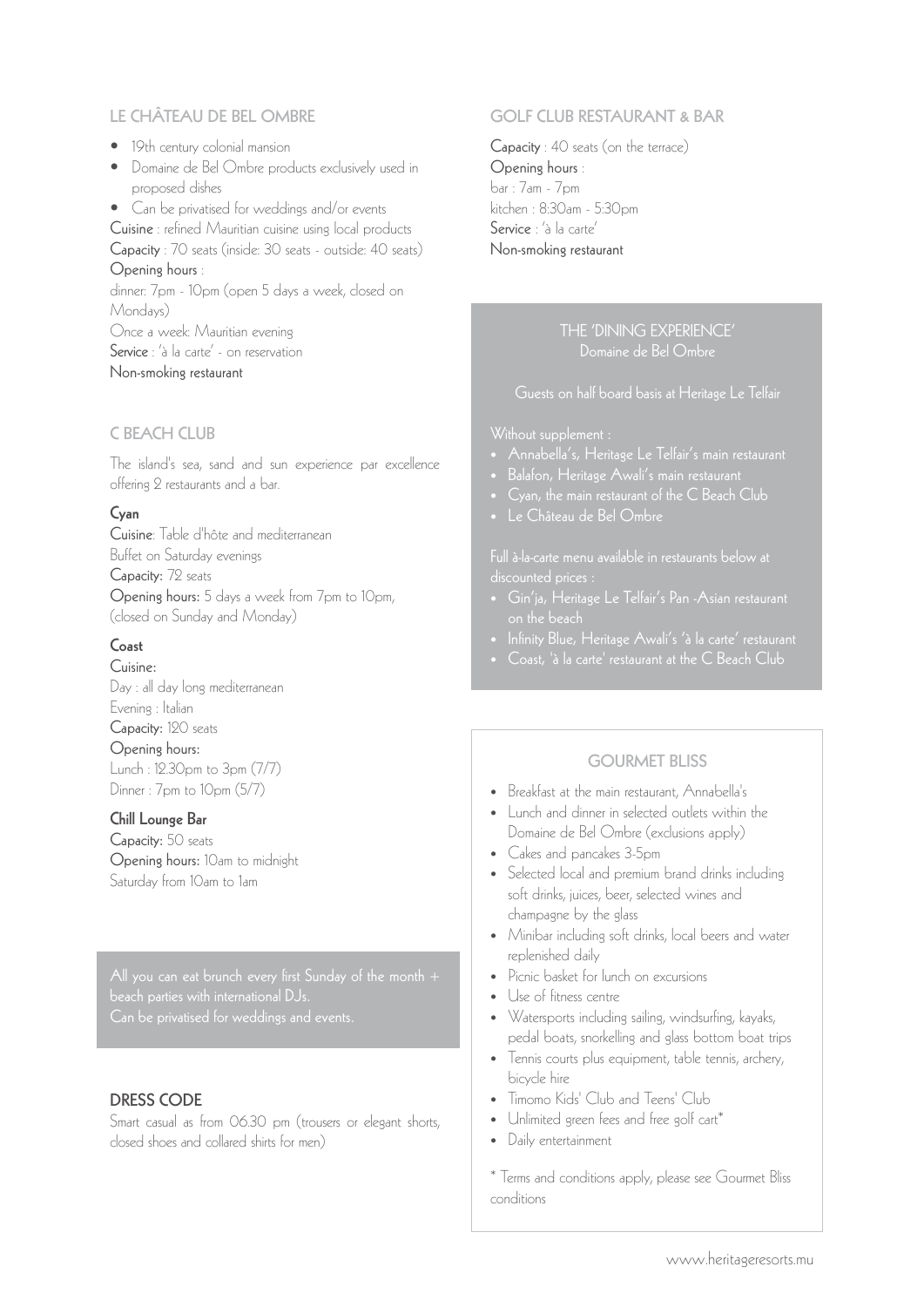# SPORTS & LEISURE ACTIVITIES



#### SEVEN COLOURS SPA MILLESIME COLLECTION

#### Facilities :

- 2000 m<sup>2</sup> in the midst of tropical gardens
- 9 treatment rooms, including :
	- 3 single treatment rooms
	- 3 double treatment rooms
	- 2 private double 'Outdoor Suites'
	- 1 'Couple Suite'
- 1 hairdresser
- 1 manicure & pedicure parlour
- 1 hammam and 1 sauna (appointment only)
- 1 vitality pool relaxing bubble beds, hydro-massage jets & deluxe experience showers

Open daily from 9am to 8pm

#### Wellness Weeks

- 
- Domaine de Bel Ombre
- 
- 

Check our website, www.heritageresorts.mu for more

#### LAND & WATER SPORTS/ACTIVITIES (see our selection)

### For sea lovers:

#### **Complimentary**

- Windsurfing
- Lasers
- Hobbie cats
- Kayak (single and double)
- Pedal boats
- Glass bottom boat trips
- Snorkeling
- Waterskiing sessions
- Aquagym

#### Land based activities:

#### Complimentary

- Aerobic
- Tai Chi
- Yoga
- Table tennis
- French bowls
- Tennis (3 floodlit tennis courts + tennis rackets & balls)
- Badminton
- Darts
- Beach volley
- Beach soccer
- Mountain bikes
- Indoor games
- Golf
- Fully equipped fitness centre

#### For a fee

- Personal coach
- Golf cart, equipment and caddies
- Golf lessons for adults and kids
- Tennis lessons & tennis balls
- Quad biking for adults and kids
- Pool tokens
- Horse riding for adults and kids
- Wellness walks in Frédérica Nature Reserve

# For a fee

- Scuba Diving (PADI)
- Waterskiing lessons
- Kitesurfing
- Catamaran cruise
- Big game fishing
- Stand up paddle
- Fishing
- Dolphin watching
- -
	-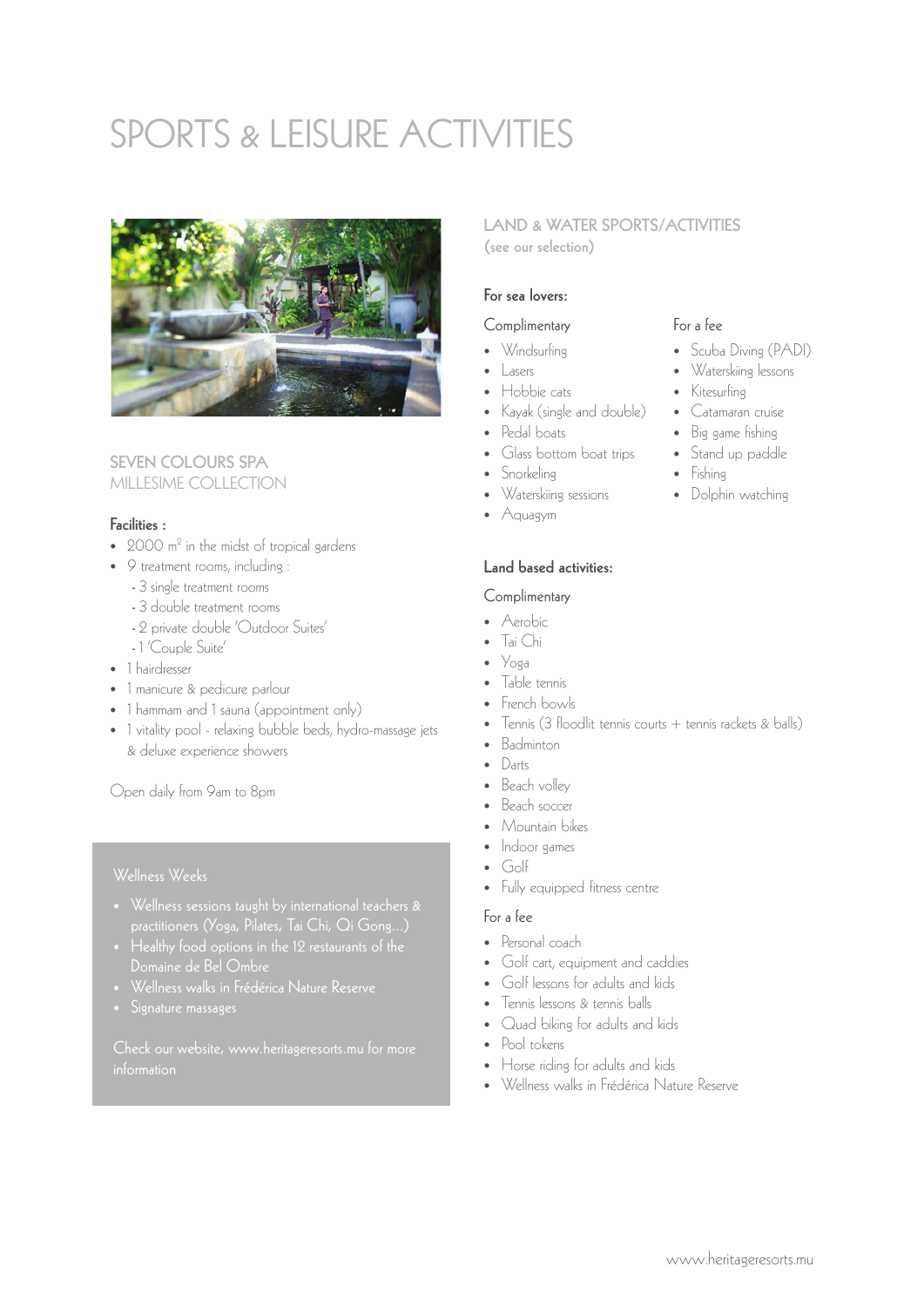#### BABY TIMOMO

- Free baby club dedicated to babies from 0 to 2 years old
- Open seven days a week from 8.30am to 4.30pm
- 6 baby nurses trained in first aid and childcare (booking 12 hrs in advance)

#### TIMOMO & FRIENDS KIDS CLUB

Welcomes children from 2 to 11 years old. Opening hours: 8.30 am to 11.30 pm

#### During the day

- Fitness classes for kids such as aqua aerobics / stretching / swimming
- Sports classes for kids such as golf initiation / tennis initiation / badminton initiation / athletics / kids camp activities
- Sega / Latino dance classes
- Mini culinary workshop

#### In the evening

- Crab hunting on the beach
- Star gazing
- Cinema on the beach
- Mauritian Sega / Latin dance show
- Camping

#### Paying activities:

- Ti chef
- Swimming camp
- Golf camp (as from 6yrs old)
- Tennis camp (as from 6yrs old)

Meals can be served upon request

A babysitting service is available on request (at extra cost, on  $reservation) +$  baby equipments.

#### **TEENS**

#### Teens from 13 to 18 years old Opening hours: From 10am to midnight Activities:

- Golf initiation
- Discovery of local musical instruments
- Karaoke
- Tennis and beach volley tournaments
- Horse riding
- Sega parties around a bonfire
- Wii game consoles
- Pool table
- Quad in Frédérica Nature Reserve

#### FRÉDÉRICA NATURE RESERVE

- 1300 hectares nature reserve
- Sanctuary for the indigenous flora and fauna
- Preservation and re-forestration in association with the Mauritian Wildlife Foundation.
- Hiking, VTT excursions, quad biking and guided tours (at extra cost)

#### HERITAGE GOLF CLUB

#### Facilities :

- An 18-hole championship golf course (PAR 72)
- An 9-hole' short course (PAR 3)
- A putting green, chipping green, and driving range
- Carts, trolleys and equipment hire
- A golf Academy with golf lessons (which can be filmed for extra learning potential)
- A club house, shop, restaurant and bar
- A PGA Pro
- GPS in golf carts
- Privileged access to three other 18 hole golf courses in the region.
	- (Le Paradis, Tamarina and Avalon Golf Estate)

#### BLUE EARTH BOUTIQUE

Souvenirs, beach essentials, international newspapers and magazines and a varied range of products.

Open daily from 8am to 8pm

#### WEDDINGS & RENEWAL OF VOWS

Wide choice of venues:

- Le Château de Bel Ombre 19th century colonial mansion
- French gardens of Le Château de Bel Ombre
- On the beach
- C Beach Club

#### Wedding planners available to personalise your special day

#### MEETINGS AND CONFERENCES

Air conditioned conference room - 94m2 Up to 70 seatings in theatre style layout

#### Facilities :

- Standard set-up (mineral water, paper, pen, candy)
- Projector and sound system
- Retractable screen and flip-chart
- TV, DVD/ Video
- Administrative services
- Air-conditioning
- Telephone
- Natural daylight and blackout
- Flexibility of configuration of the room and easy access from reception.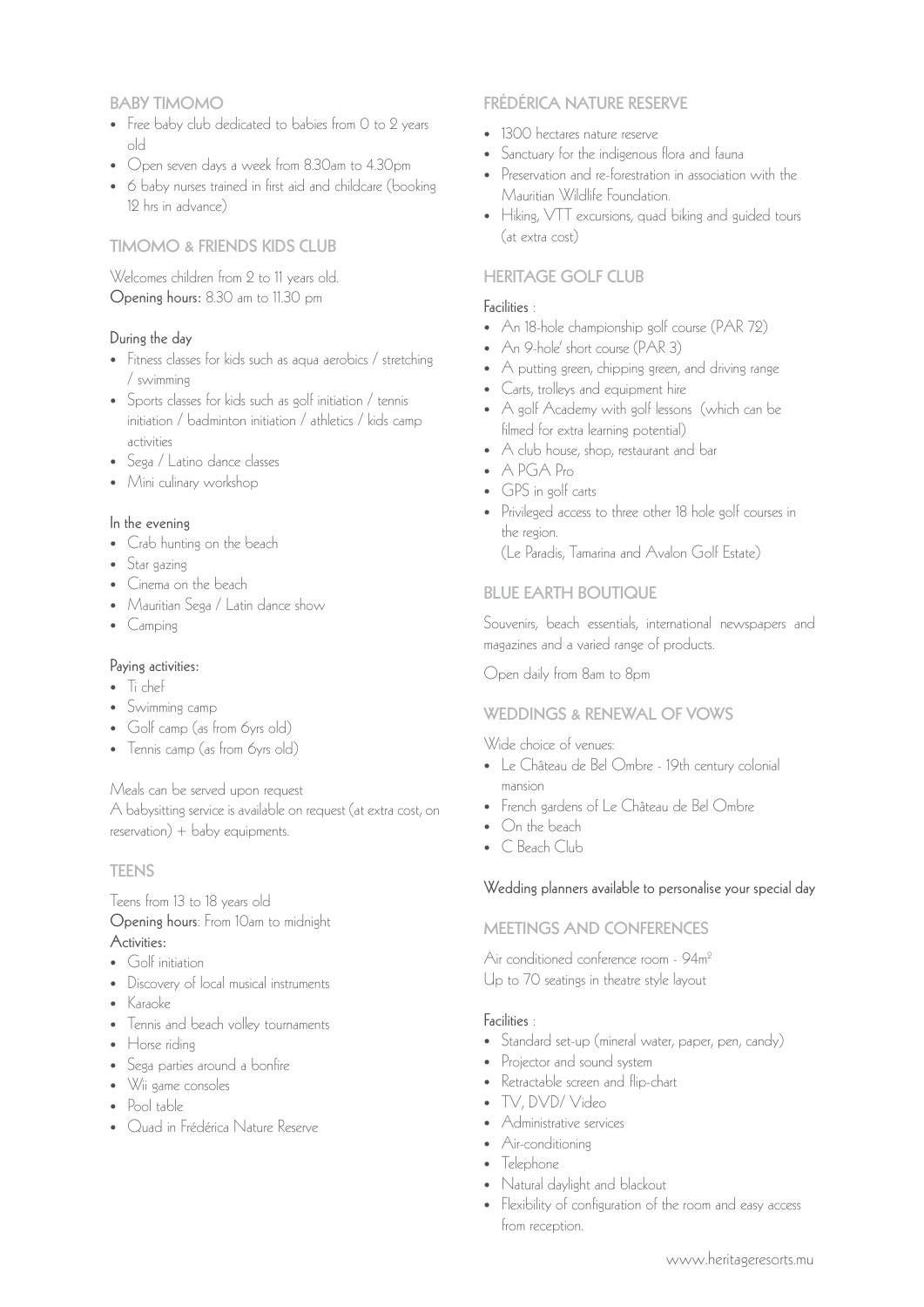#### ADDITIONAL SERVICES

#### Free of charge

- 
- 
- 
- Domaine de Bel Ombre
- 
- site or doctor on call)
- Facilities for late check-out
- 

HOTEL PLAN

- 
- 
- 
- 
- Florist service
- 
- 
- Helicopter transfers
	- Limousine transfer
- services, customs and a selection of wines and champagnes (extra cost)



- 1 Reception
- 2 Annabella's restaurant
- 3 Le Palmier restaurant
- 4 Gin'ja restaurant
- 5 Cavendish Bar & Lounge
- 6 Seven Colours Spa 'Millesime Collection'
- 7 Timomo & Friends kids club
- 8 Activities centre
- 9 C Beach Club Cabana boat house
- 10 Heritage Golf course
- 11 Heritage Golf Club (Club house)
- 12 Le Château de Bel Ombre
- 13 Frédérica Nature Reserve
- 14 Parking
- 15 Heritage Awali Golf & Spa Resort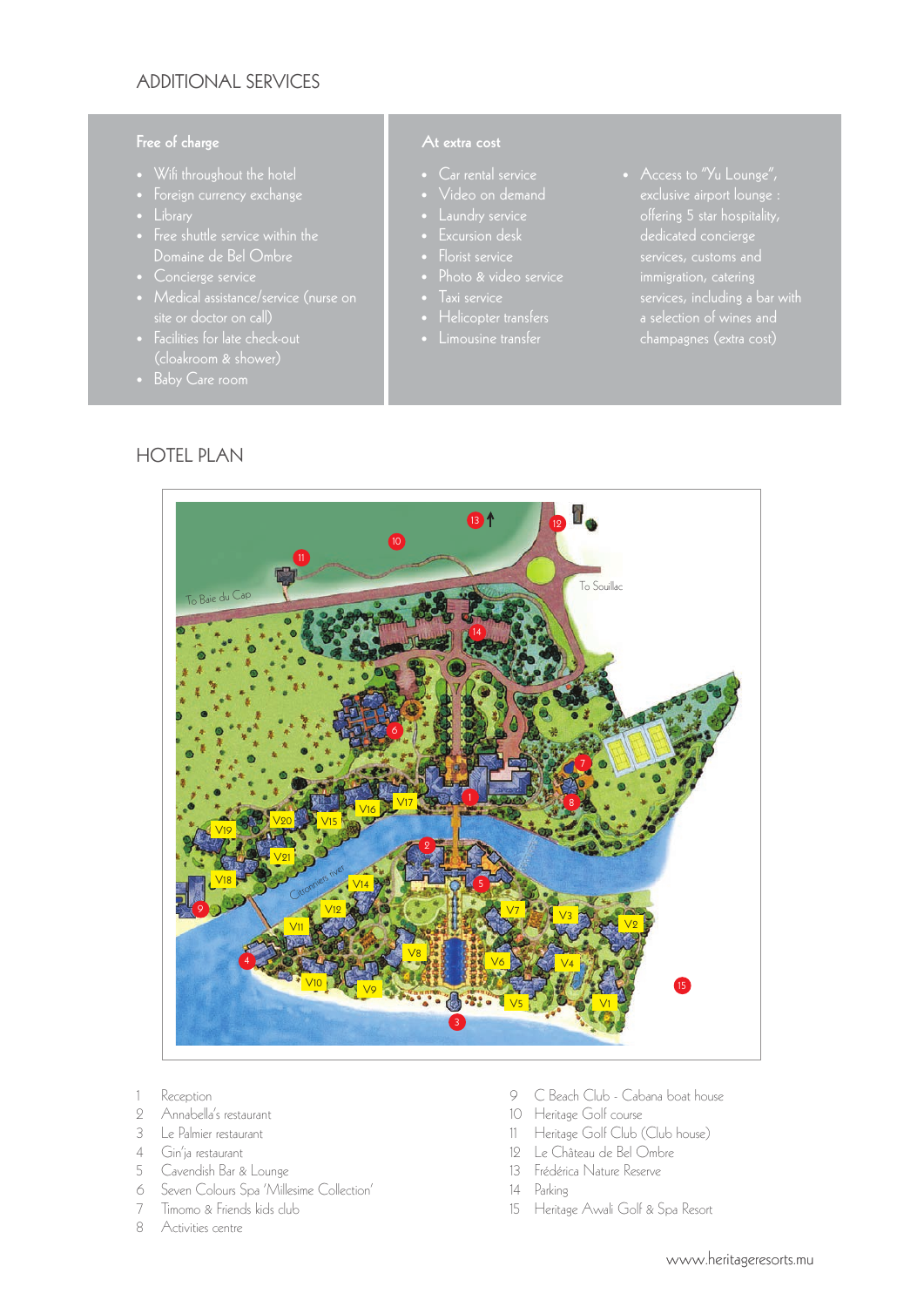#### DOMAINE DE BEL OMBRE



The hotel is located in the south of the island on the Domaine de Bel Ombre Direct access to the beach Credit cards accepted : Visa, Amex, MasterCard & Diners Club International

#### DISTANCES FROM THE HOTEL

Capital, Port-Louis : 50 km / 1 hour by car SSR International Airport : 43 km / 40 min by car

Currency : Mauritian rupee Languages spoken : English, French and Creole Driving on the left hand side of the road : International driving license required in order to hire a car

#### ABOUT MAURITIUS

The island of Mauritius is situated 3,000 km to the east of the African continent. The diversity of its landscape extends over an area of 1,865 km2. Its superb coastline, 160 km long, its multicoloured coral reef and its picturesque mountains make it the jewel of the Indian Ocean. With average temperatures of 22°C in winter and 31°C in summer in the coastal regions, the island is an ideal year-round destination. The "rainbow" population consists of approximately 1.3 million inhabitants of various ethnic origins, from India, China, Africa and Europe.



Heritage Le Telfair Golf & Spa Resort Domaine de Bel Ombre, Mauritius Tel: +230 601 55 00 - Fax: +230 601 55 55 resa@heritageresorts.mu - info@heritageletelfair.mu www.heritageresorts.mu